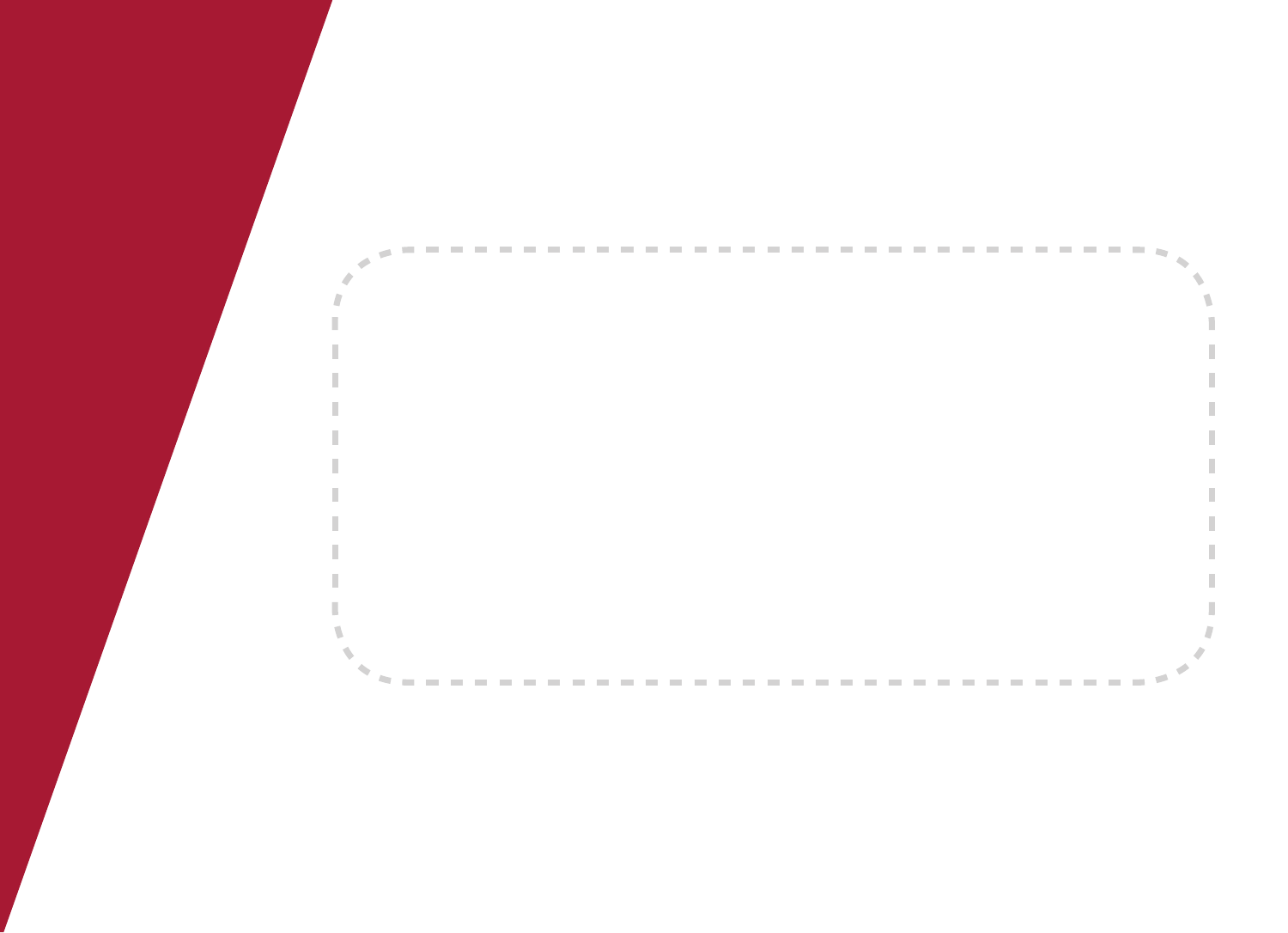# *Installing DataTrac 3*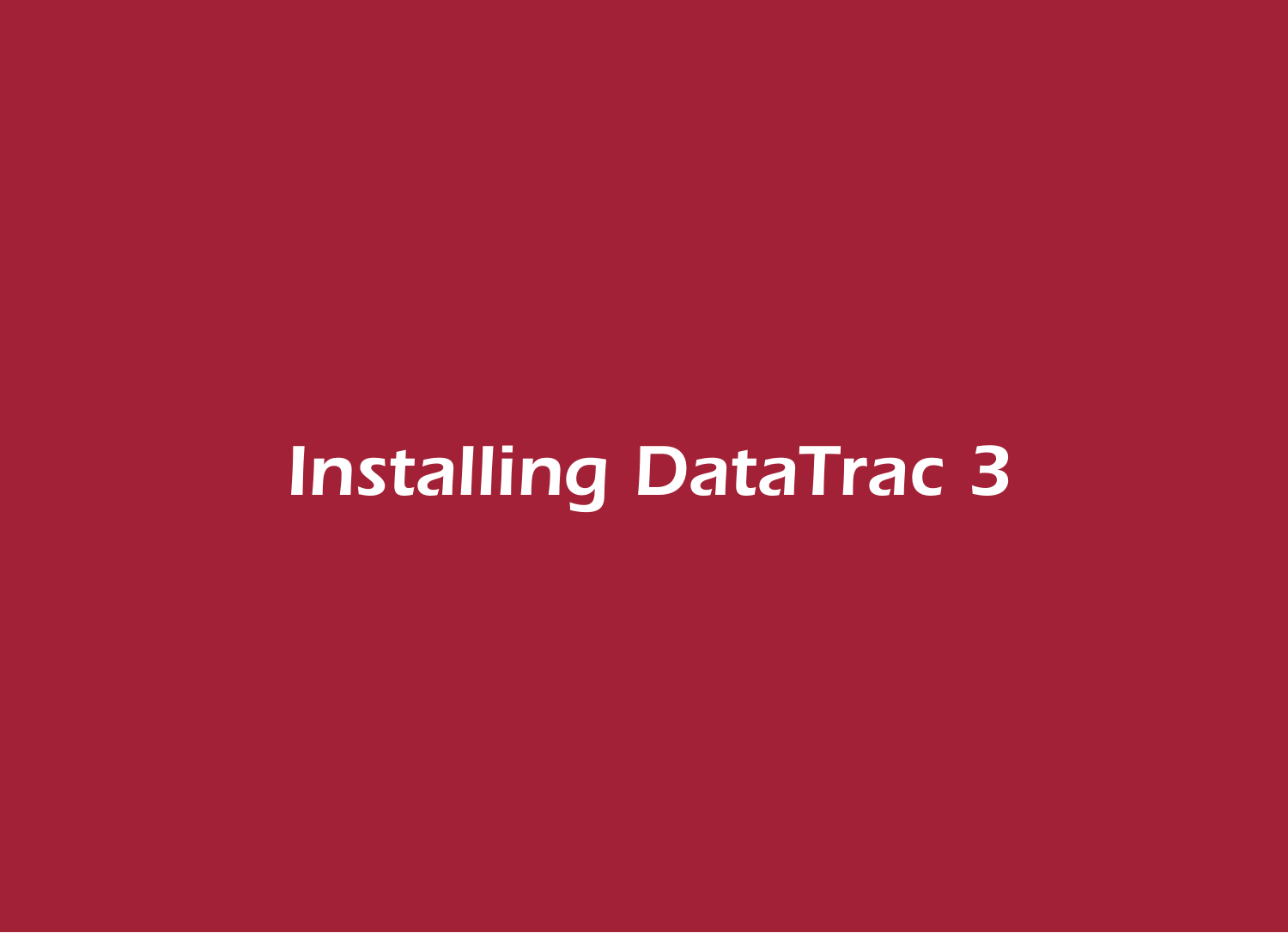- *1* When prompted, enter the required user information and your registration key. If you do not have a key, simply click "Evaluate DataTrac 3."
- **2** This option allows you to evaluate DataTrac 3 for free for 30 days.
- *3* Follow the on-screen instructions to install DataTrac 3 on your PC.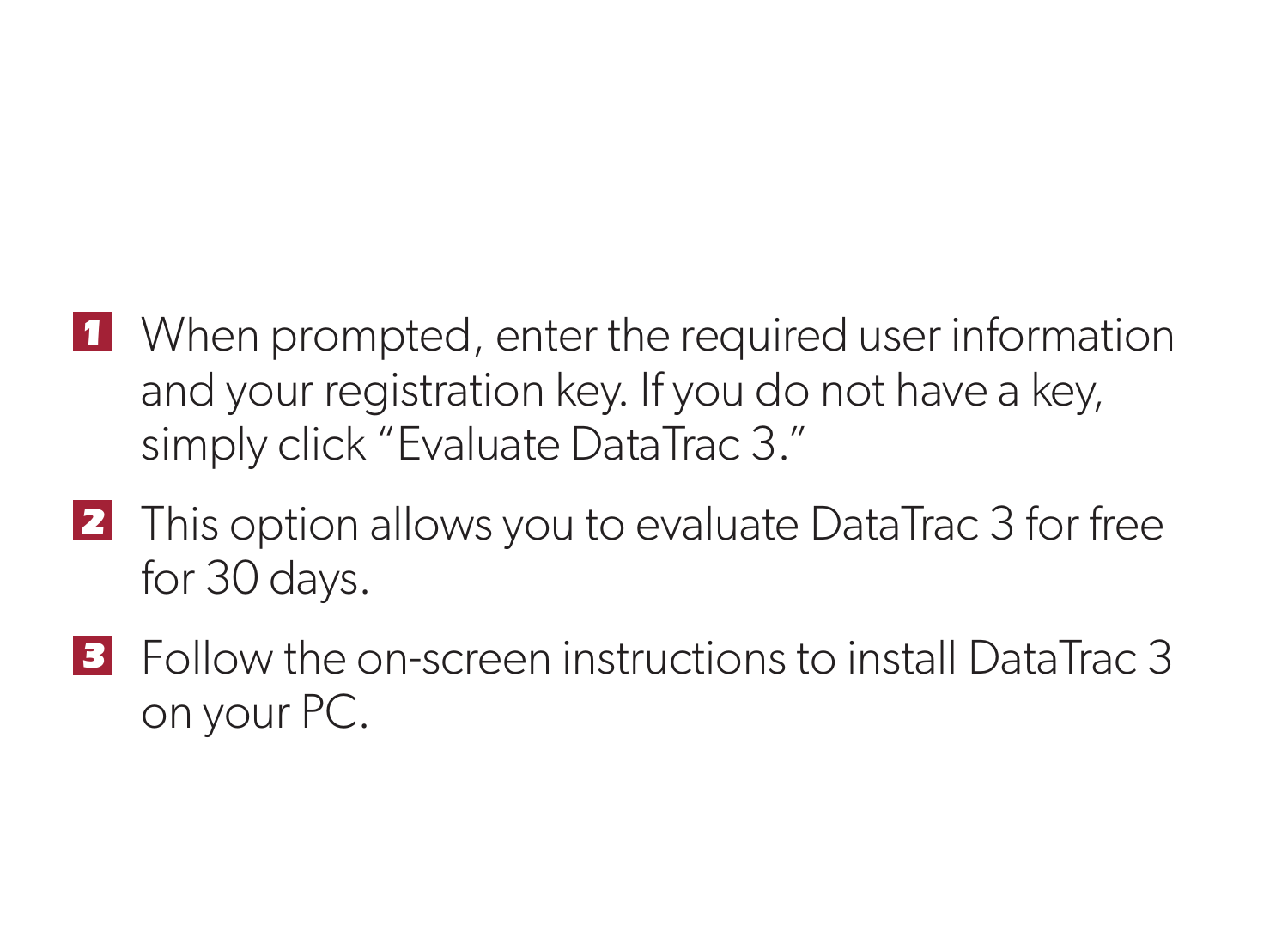## *Directly Connect to a Logger*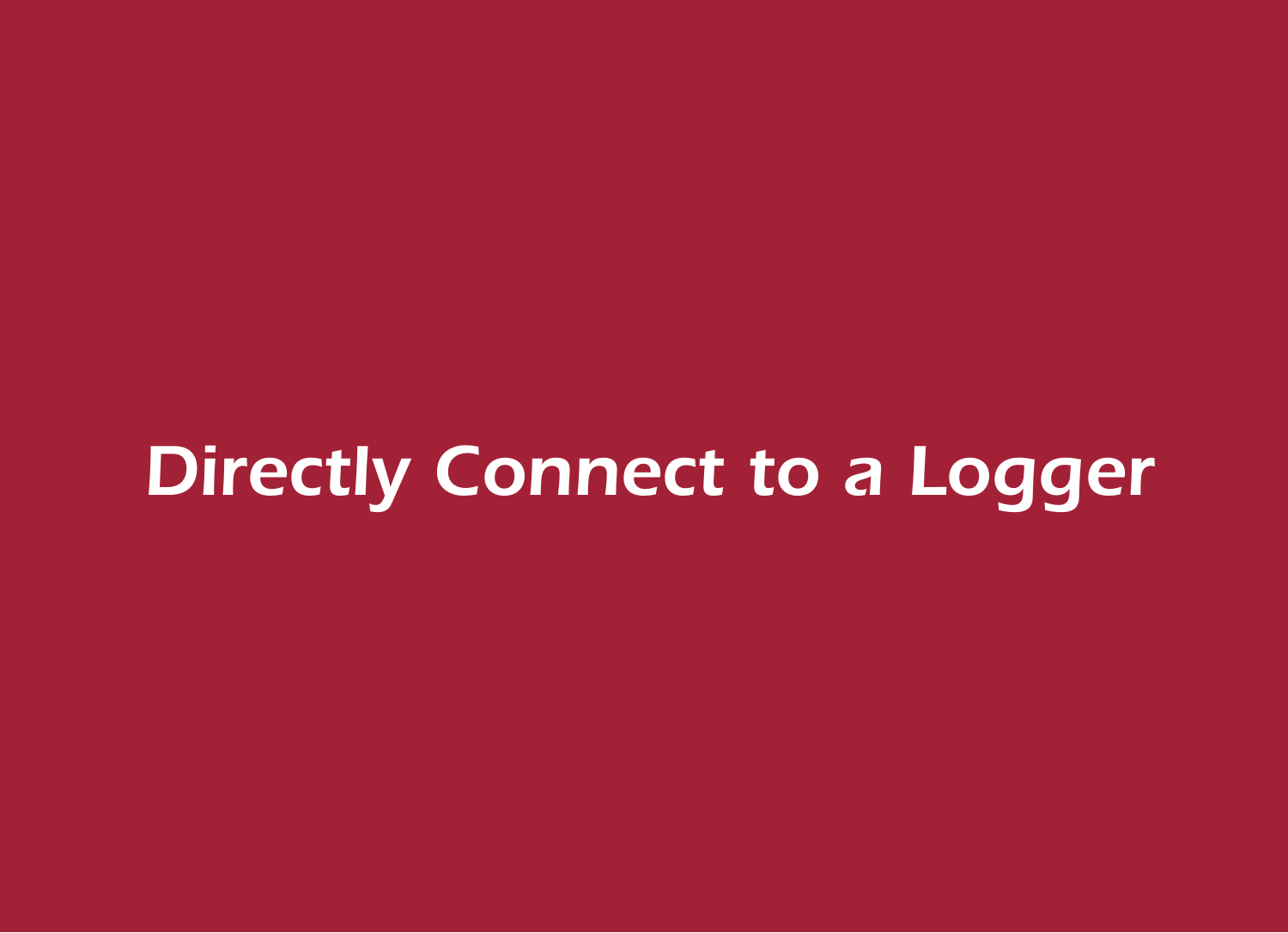- *1* Connect your USB cable between the COM port on the Decagon data logger and the USB port of your computer.
- **2** Select the COM Port option from the Connect Via dropdown menu in the toolbar.
- **3** Click the connect button in the toolbar.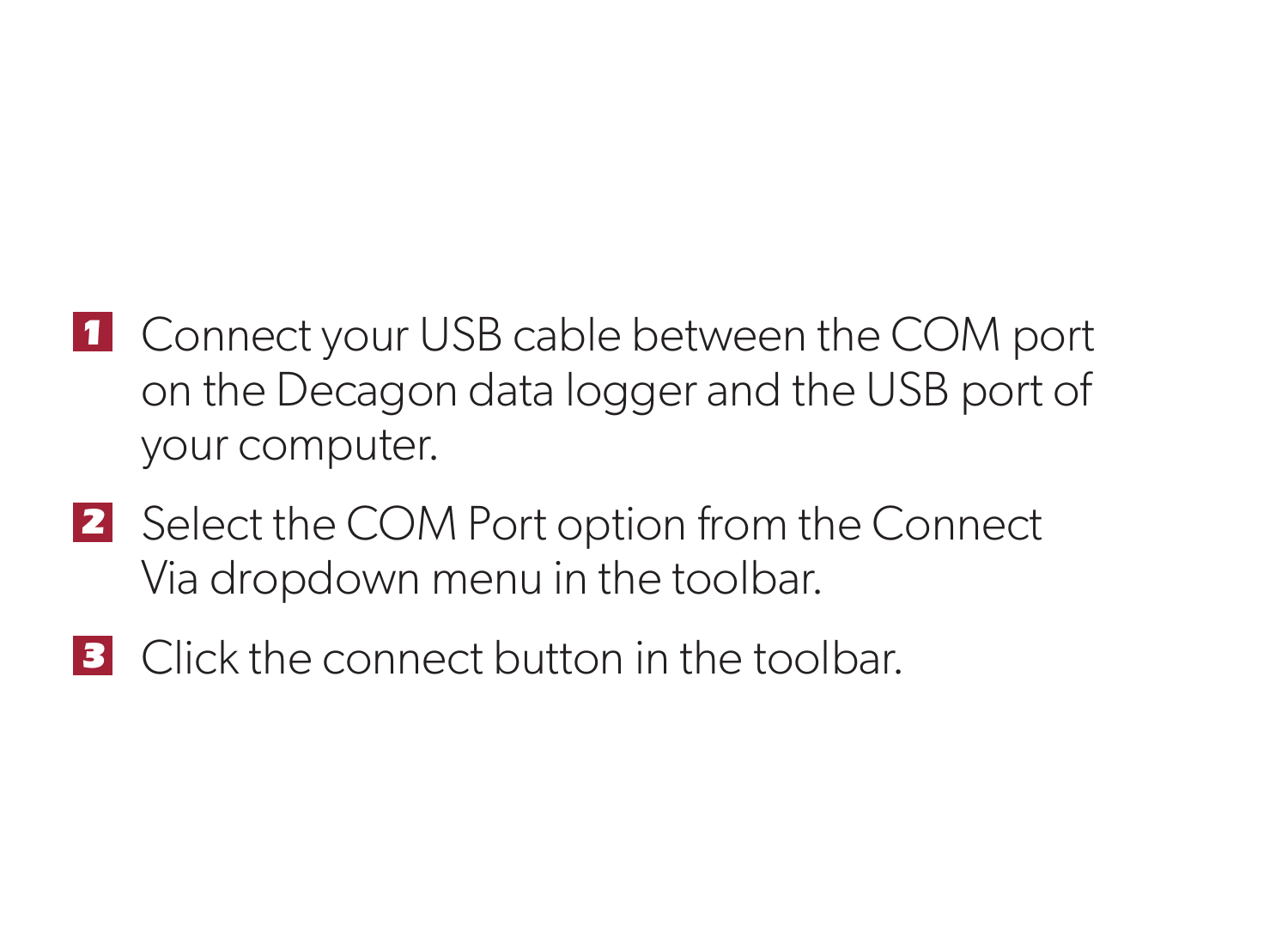# Configure a Logger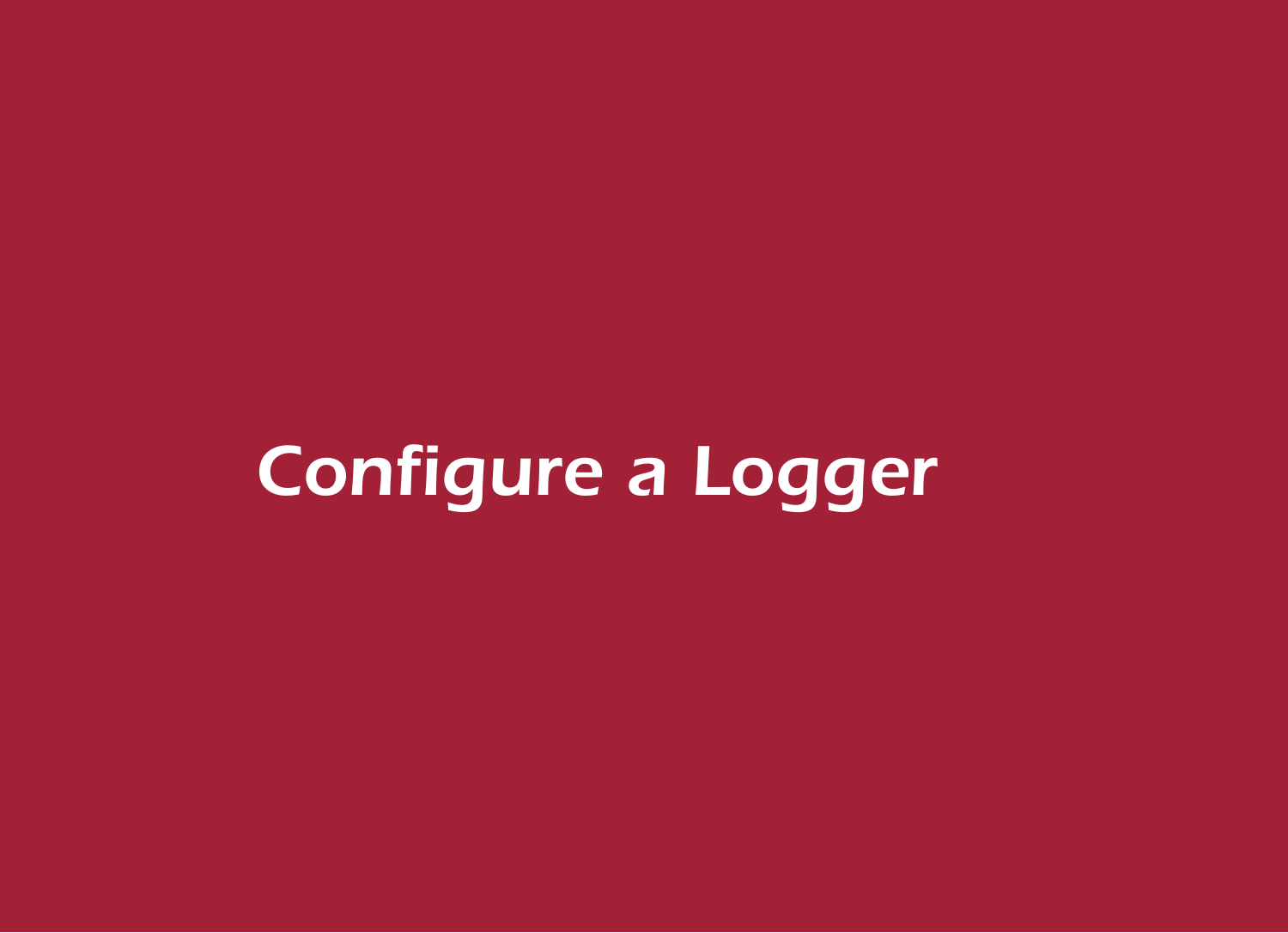- **1** Once your logger is connected, click on Configure in your toolbar.
- **2** Click on Sensors and Measurements in the tree on the left and set your measurement interval.
- *3* Under Sensors and Measurements, select the sensor plugged into each port of the data logger from the Sensor Type dropdown menu.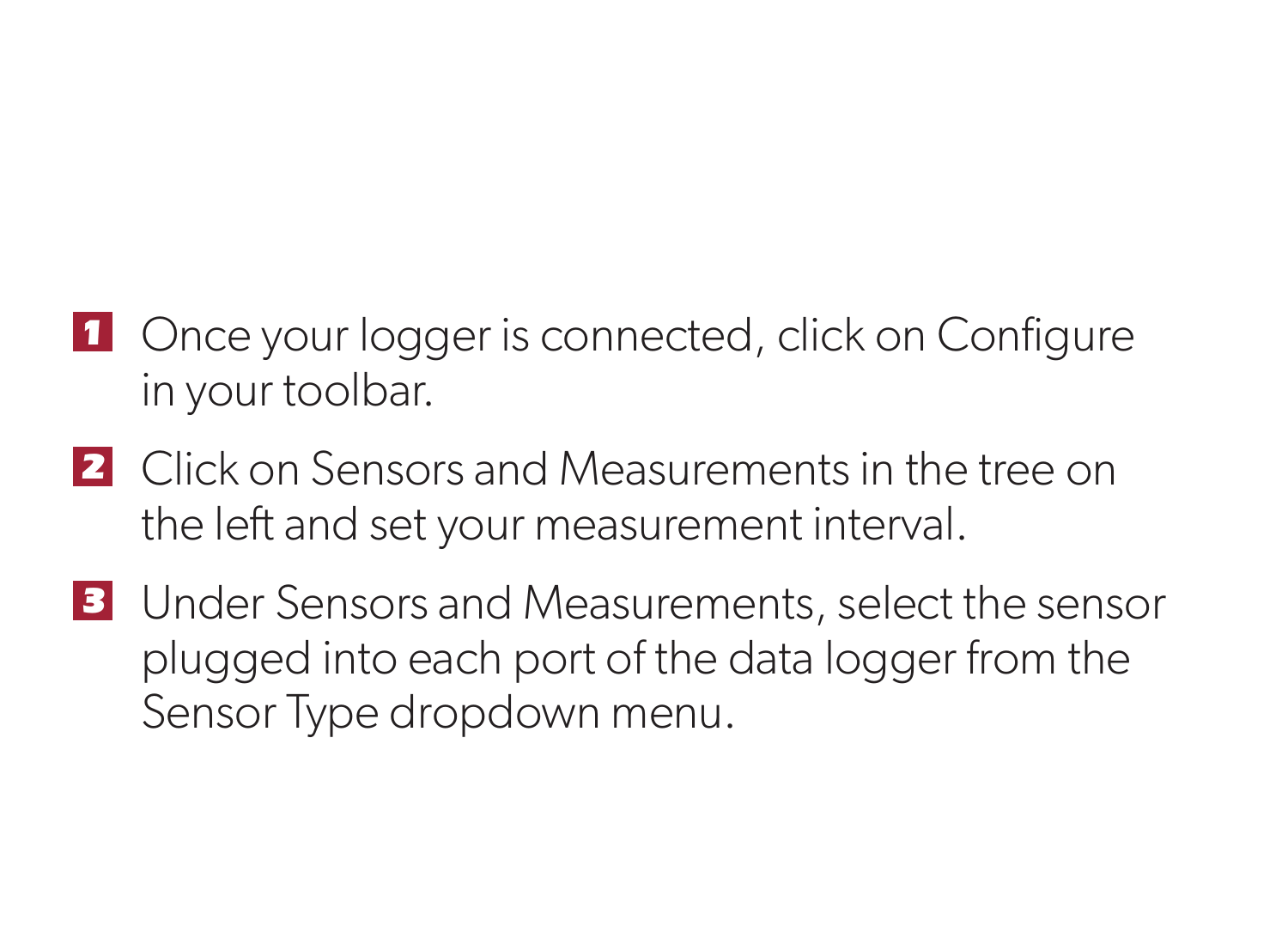## Download from an Em50G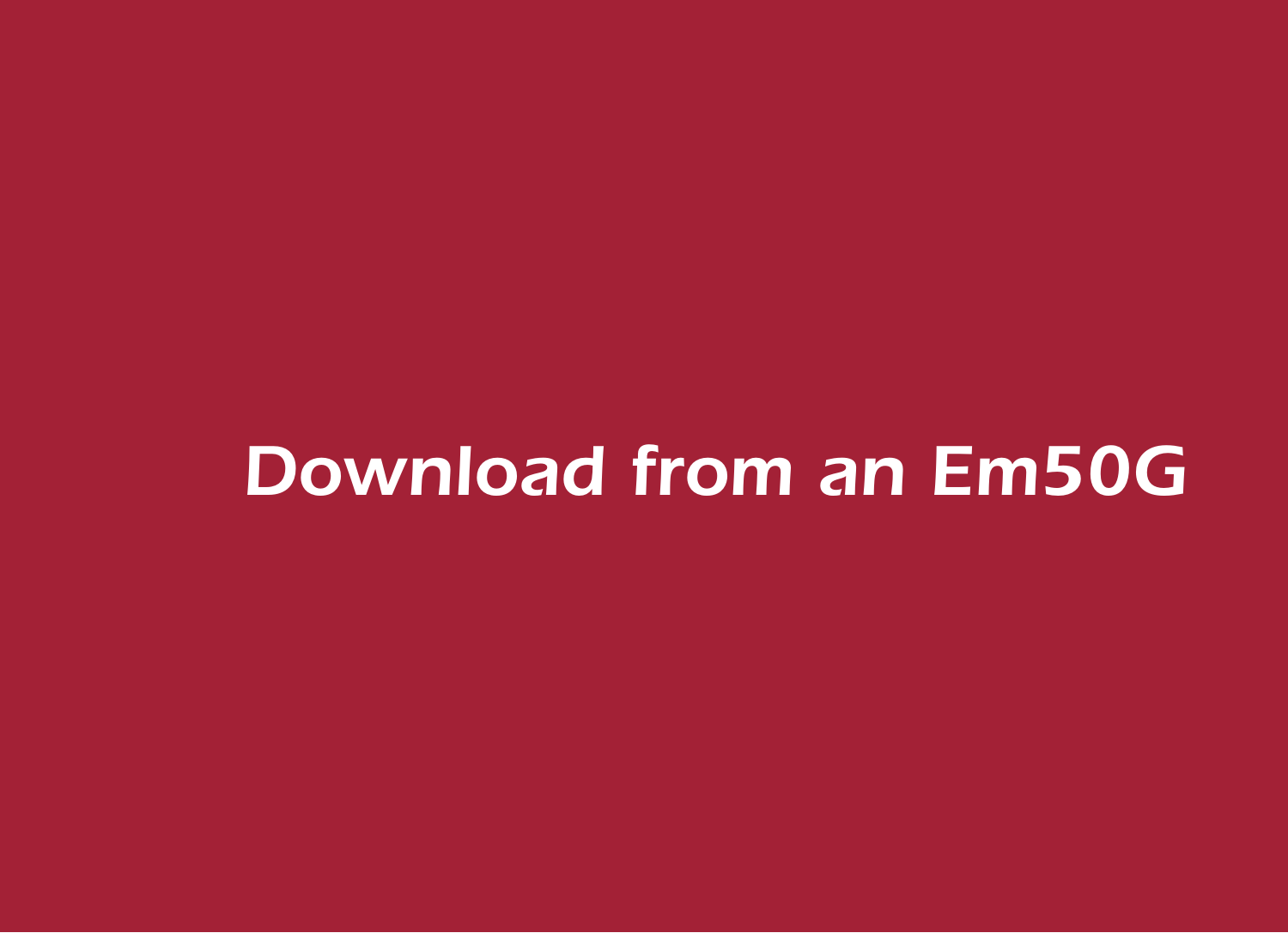- *1* Select Setup > Create New > Em50G Subscription.
- **2** Enter the Device ID and password found on the brightly colored card that came inside your Em50G.
- *3* Click OK.
- *4* If you don't have a dataset, feel free to use a sample file. This Em50G is currently installed in an Eastern Washington vineyard. Use the following login information to check it out: Username: 5GBETA09 Password: lesh-ibid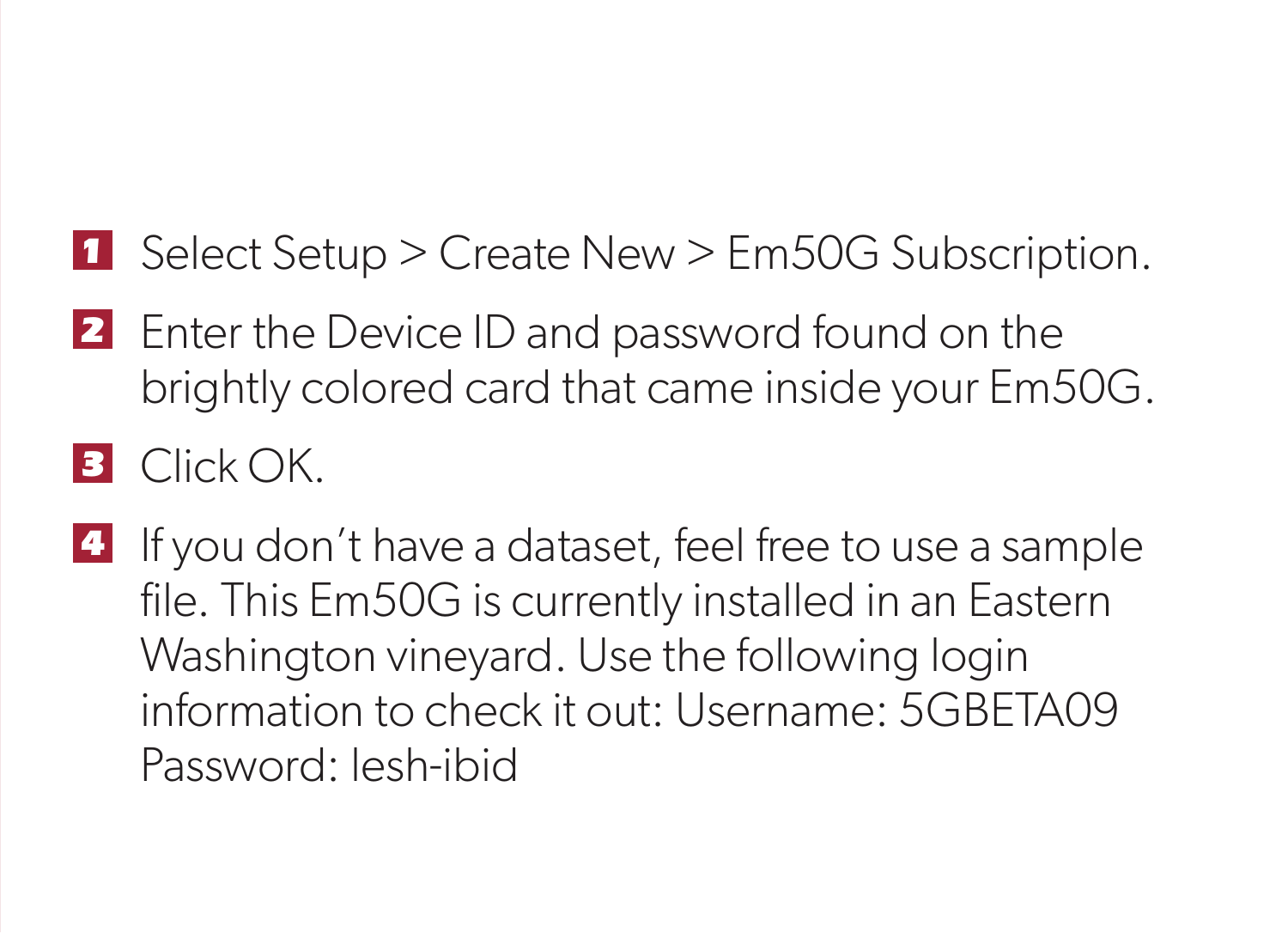Feedback and Bug Reporting We are committed to ensuring the highest level of customer satisfaction to our DataTrac 3 customers. To this end, our development team has made it quick and easy to send your feedback directly to us. Simply click Help > Send Decagon Feedback.

We look forward to hearing from you.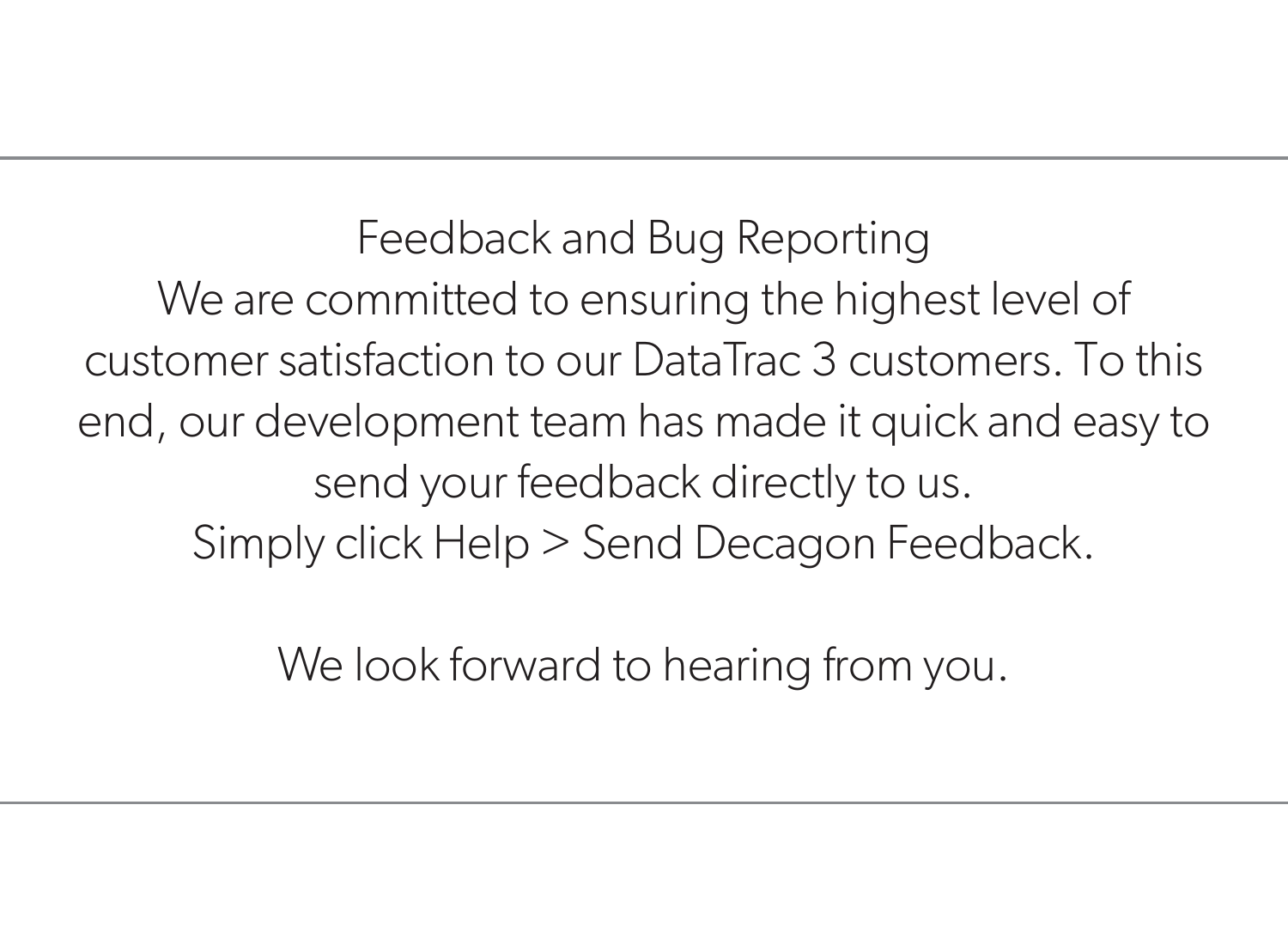### *Contact Us:* 509-332-5600 support@decagon.com